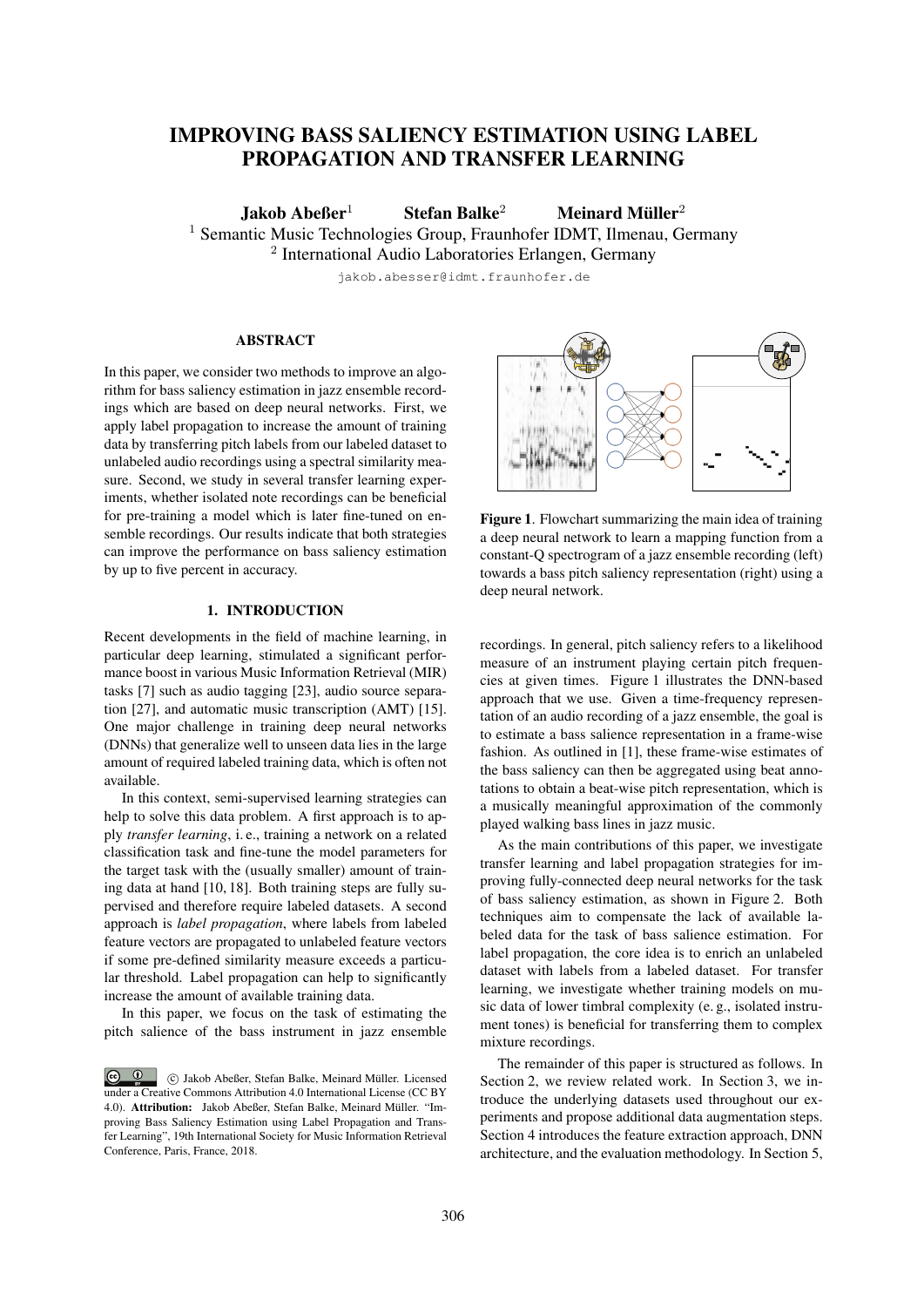

Figure 2. Illustration of label propagation and transfer learning. In label propagation (left), an unlabeled audio dataset is enriched with frame-wise pitch labels from a labeled dataset. In transfer learning (right), a DNN is first pre-trained on a dataset with lower complexity (isolated bass recordings) and then trained further on jazz ensemble recordings.

we present experiments towards hyperparameter optimization (Section 5.1), label propagation (Section 5.2), as well as transfer learning (Section 5.3). Finally, Section 6 concludes our work and gives perspectives towards future work.

# 2. RELATED WORK

Salience representations are a common intermediate representation in many automatic music transcription (AMT) systems prior to the formation of note events. Most previous approaches for bass saliency estimation rely on handcrafted algorithms rather than on automatically learnt mappings. For instance, Goto derives pitch saliency values from predominant peaks in a spectral representation based on instantaneous frequency values [13]. Ryynänen and Klapuri compute a saliency measure for a given pitch from a weighted sum over the spectral magnitude values at its harmonic frequencies [24]. Salamon et al. apply harmonic summation based on a logarithmic frequency representation combined with instantaneous frequency estimation methods [25].

In [1], the mapping from a constant-Q spectrogram to a bass saliency function is automatically learnt using fullyconnected deep neural networks. The authors also investigated a semi-supervised learning step where parts of predicted pitch saliency estimations on unlabeled audio data were added to the training data based on a sparsity criterion. The modeling strategy was inspired by Balke et al. [2], who used a similar approach to estimate a saliency representation of the predominant melody instrument in jazz music recordings. Bittner et al. [4] proposed a fully convolutional neural network (CNN) to extract a saliency representations from different constant-Q transforms used as input for both multiple fundamental frequency estimation and melody tracking.

Models with state-of-the-art performance in related disciplines such as image processing (mostly CNN-based models) are rarely trained from scratch due to the large amount of required training data. Instead, only the last

| <b>Dataset</b>         | <b>Usage</b> | <b>Labels</b> | # Feature Vectors | <b>Duration</b> [h] |  |
|------------------------|--------------|---------------|-------------------|---------------------|--|
| $ISO+$                 | Training     |               | 448,626           | 5.79                |  |
| $WJD^+$                | Training     |               | 305,507           | 3.94                |  |
| $WJD^-$                | Training     | ٠             | 500,000           | 6.45                |  |
| WJD <sup>+</sup> -TEST | <b>Test</b>  |               | 8.318             | 0.1                 |  |

Table 1. Summary of the datasets. The number of feature vectors after data augmentation and voiced frame selection as well as the corresponding duration in hours is given in the last two columns. For the WJD<sup>−</sup> dataset, 500,000 feature vectors were randomly selected due to memory limitations on the hardware in use for the experiments.

layers of existing "general purpose" classification models (such as the ImageNet model [9]) are fine-tuned for related classification tasks using smaller amounts of training data [21]. Similarly, in the field of MIR, Choi et al. [8] used a pre-trained CNN-based feature extractor trained on music tagging data for related music classification and regression tasks. However, for the task of AMT, no such general-purpose model was established so far.

# 3. DATASETS

The spectral characteristics of the targeted upright bass tones are affected by different factors of variation such as the pitch, the loudness, as well as the overlap with tones from simultaneously playing instruments. In our considered datasets, we use different sets of upright bass recordings that try to address these variations. All considered audio files used in this paper include an acoustic upright bass played with the plucked (pizzicato) plucking style as opposed to using a bow—as this is the common playing style for jazz bass players. Table 1 gives an overview of the datasets used, which we discuss in the following.

## 3.1 Isolated Upright Bass Recordings  $(ISO<sup>+</sup>)$

The ISO<sup>+</sup> dataset is a collection of isolated chromatic note recordings. The recordings stem from various commercial and non-commercial upright bass sample datasets: Adam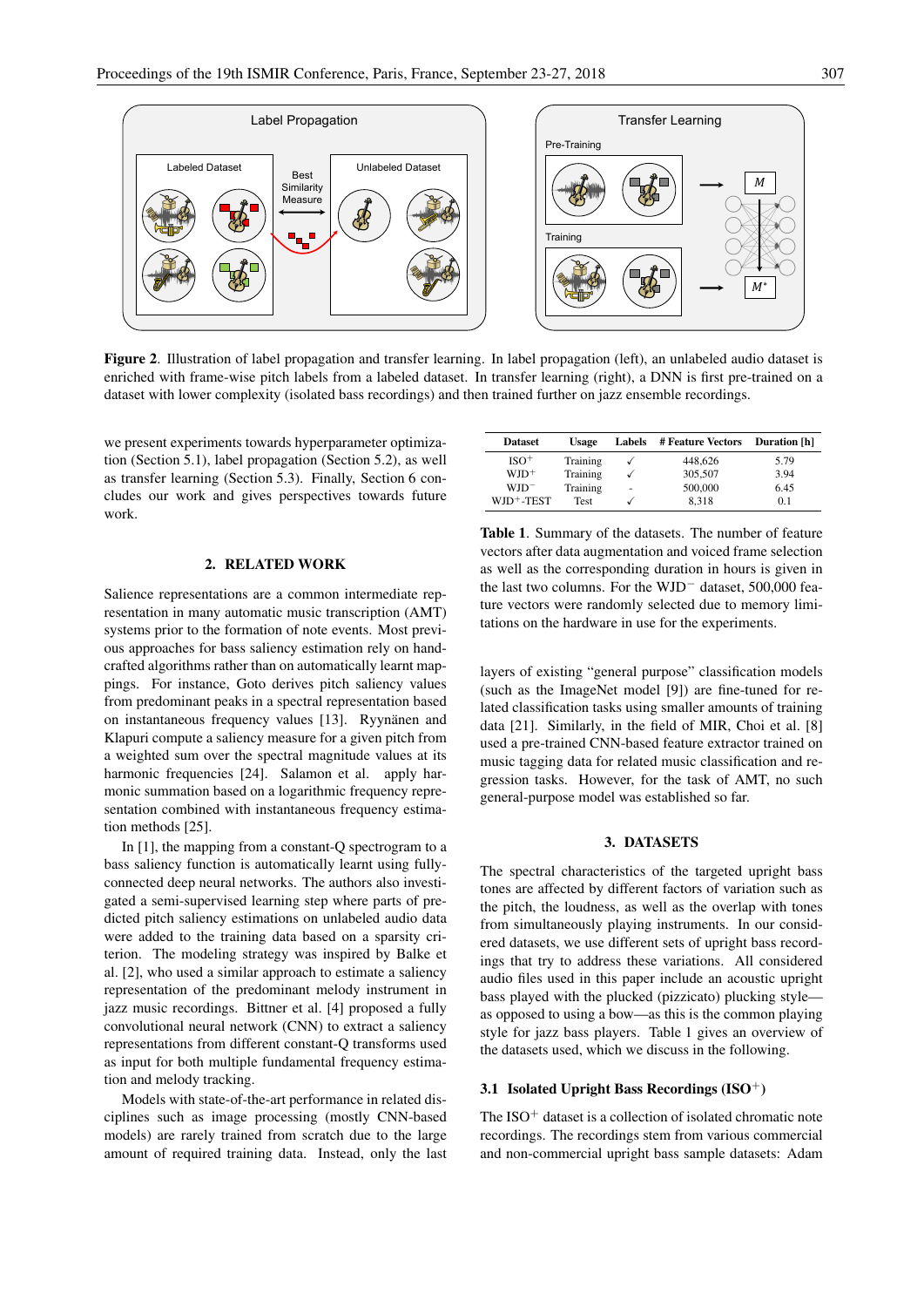

**Figure 3.** Pitch histogram over labeled datasets  $ISO^+$ .  $WD^+$ , and  $WD^+$ -TEST after data augmentation. Total duration of all notes in minutes is shown for each pitch.

Monroe's Upright Bass Sample Library , Meatbass , Trillian , Steinberg Halion Symphonic Orchestra, and SWAM Double Bass. Furthermore, we collected recordings from the Real World Computing Music Database (RWC) [14], the McGill University Master Samples [11] and the Iowa Classical Instrument Samples<sup>1</sup>.

## 3.2 Jazz Ensemble Recordings (WJD)

The Weimar Jazz Database (WJD) contains 456 manually transcribed solos from famous jazz recordings [22]. For a subset of 40 of these recordings, excerpts of walking bass lines using the Sonic Visualiser software [6]. All of the selected recordings are typical jazz ensembles that consist of upright bass, drums, piano, as well as melody instruments such as trumpet or saxophone. We use 30 of these annotated recordings for training  $(WJD^+)$  and 10 for testing (WJD<sup>+</sup>-TEST). The remaining 416 recordings from the WJD are denoted by WJD<sup>−</sup>. These recordings come without bass pitch annotations and will be used in the label propagation experiment detailed in Section 5.2.

## 3.3 Data Augmentation

On the datasets that we use for supervised training  $(ISO<sup>+</sup>)$ and  $WJD^+$ ), we generated 15 augmented versions from each original audio file by combining three time-stretching settings (stretch factors 0.9, 1, and 1.1) and five pitchshifting settings (shifts between -2 and +2 semitones) using the software package sox  $2$ .

For all labeled datasets, we discard all non-voiced frames. Furthermore, we only keep the spectral frames from the first 75 % of the note duration as especially higher harmonics from upright bass tones decay much faster than the fundamental frequency contours. In order to make the final results comparable to [1], data augmentation is not applied to the test set  $WJD^+$ -TEST (compare Section 3).

Figure 3 illustrates the pitch distribution over the three labeled datasets after applying data augmentation. While the  $WJD^+$  and  $WJD^+$ -TEST datasets similarly include

| <b>Hyperparameter</b>          | <b>Search Space</b>                             | <b>Importance</b> |  |
|--------------------------------|-------------------------------------------------|-------------------|--|
| Magnitude scaling              | { $linear, logarithmic$ }                       | 0.015             |  |
| # hidden layers                | $n \in \{3, 4, 5, 6\}$                          | 0.020             |  |
| Hidden layer size              | $H = 2h$ , $h \in \{7, 8, 9, 10\}$              | 0.040             |  |
| Learning rate                  | $\alpha = 10^r, r \in [-3, -6],$ (-4.27)        | 0.485             |  |
| Batch normalization            | $\{no, yes\}$                                   | 0.017             |  |
| $\ell_2$ weight regularization | $\lambda \in \{0, 10^{-4}, 10^{-3}, 10^{-2}\}\$ | 0.038             |  |
| Dropout ratio                  | $d \in [0, 0.5]$ , (0.06)                       | 0.385             |  |

Table 2. Search space for hyperparameter optimization. Optimal parameter set for  $a_{\text{val, opt}} = 0.62$  is given in bold font. Feature importance values in a random forest regression model are shown in the last column.

notes up to  $C4$ , the isolated tones in  $ISO^+$  cover a wider pitch range and distribute among the pitches in a more balanced fashion.

# 4. METHODOLOGY

## 4.1 Feature Extraction

Audio files are resampled to 22.05 kHz before constant-Q magnitude spectrograms are computed with a hopsize of 1024 samples (46.4 ms) and a frequency resolution of 12 bins per octave between 34.65 Hz (MIDI pitch 25, note  $D^{\flat}$ 1) and 1567 Hz (MIDI pitch 91, note G6) using the librosa Python library [19]. Hence, the input vectors have the dimensionality of 67. In contrast to [1], we extend the frequency range by a small margin in the low frequency range and by two octaves in the upper frequency range in order to incorporate overtone frequencies of higher bass notes. In Section 5.1 we evaluate, to which extent a logarithmic compression of the magnitude spectrogram is beneficial for bass saliency.

## 4.2 Deep Neural Network Architecture

Throughout this paper, we use a fully-connected network architecture for the given task of bass saliency estimation, see Table 2 for an overview of parameters. The model is a cascade of  $n$  hidden layers of size  $H$  with optional intermediate layers for batch normalization (prior to the ReLU activation function) [16] and dropout (dropout ratio  $d$ ) [26]. In contrast to [1], we do not use frame stacking here as we aim to directly compare local feature vectors later in the label propagation step described in Section 5.2. The model instead processes individual spectrogram frames as input and predicts the corresponding pitch saliency vector. Furthermore, all hidden layers have an optional  $\ell_2$  weight regularization (with regularization parameter  $\lambda$ ) [12]. For each model training, we use 500 training epochs, a batch size of 250, early stopping with a patience of 25 epochs based on the validation accuracy, and the categorical crossentropy as loss function. The keras  $3$  Python library is used for all experiments in this paper.

Score annotations are converted into frame-wise binary pitch activities, which are used as targets for the model training. In the annotated datasets used in this paper, bass lines are strictly monophonic. In the final layer, we use a

<sup>1</sup> http://theremin.music.uiowa.edu/MIS.html

<sup>2</sup> http://sox.sourceforge.net

<sup>3</sup> https://www.keras.io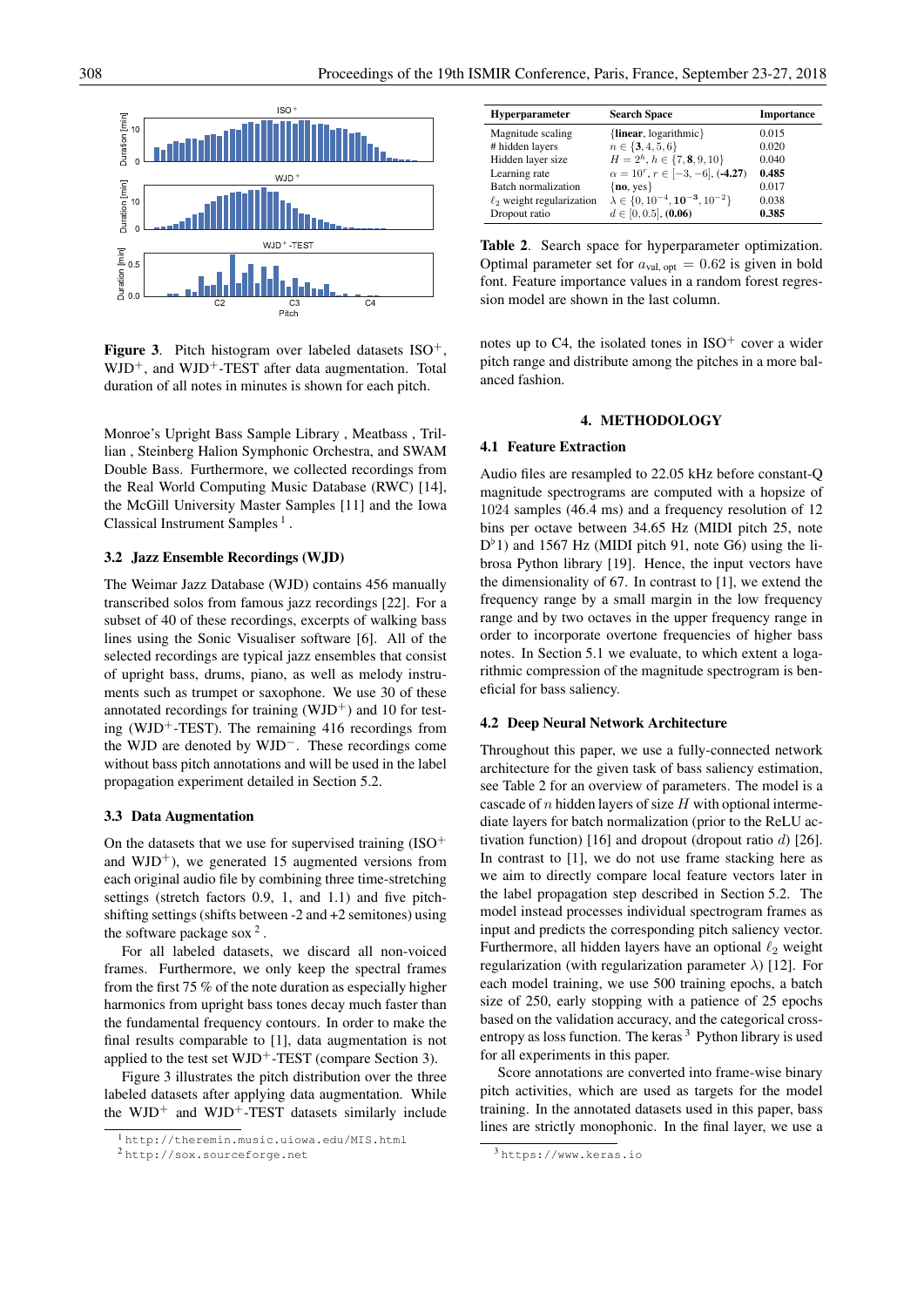

**Figure 4.** Validation accuracy  $a_{\text{val}}$  and hyperparameter values for learning rate exponent  $r$ , dropout ratio  $d$ , magnitude scaling, and layer size exponent  $h$  over all random parameter configurations (black dots). Cubic regression lines (blue dashed lines) show trends in the data. Optimal values for the other hyperparameters are given in Table 2.

sigmoid instead of a softmax activation function to be able to model the activity of all pitches independently. This also allows us to model polyphonic parts or rests within bass lines. However, in order to compare our results with [1], we only focus on bass saliency estimation from voiced frames in this paper and leave bass voicing detection open for future work.

As pitch range for the targets, we use [26, 69] (notes D1 to G4) whereas in [1], a slightly smaller pitch range [28, 67] (notes E1 to F4) was used. The dimensionality of the target vectors is 44.

## 4.3 Evaluation

We derive pitch estimates by looking at the highest output value of the final sigmoid layer. For the evaluation, we use the standard evaluation measures *Raw Pitch Accuracy* (denoted as a) and *Raw Chroma Accuracy* (denoted as  $a_{12}$ ) as used in the MIREX *Audio Melody Extraction* task. For the definition of these measures, we refer to [20]. During training, we randomly split the training dataset(s) into training and validation dataset based on a 80:20 split. Accuracy values  $a<sub>train</sub>$ ,  $a<sub>val</sub>$ , and  $a<sub>test</sub>$  are computed on the training, validation, and test set, respectively.

## 5. EXPERIMENTS

## 5.1 Hyperparameter Optimization

A systematic grid search of possible hyperparameter combinations is not feasible for deep neural networks due to the high computational costs. In our approach, we train 160 models with different combinations of hyperparameters. These combinations are randomly sampled from the hyperparameters given in Table 2. The best hyperparameter combination is then retrieved by testing the model performance on the validation set  $(a<sub>val</sub>)$ . Figure 4 shows the validation set accuracy for the different hyperparameter



Figure 5. Label propagation example: given a query constant-Q spectrogram frame with unknown pitch (bottom, red), candidates with different cosSim similarity values are shown (above, black). The pitch label  $B^{\dagger}3$  will be transferred from the most similar candidate shown on top  $(s = 0.99)$ .

configurations. To get an intuition about the influence of the different hyperparameters, we follow an approach previously presented in [17]. In that approach, a random forest regression model [5] is fitted to  $a_{val}$  over all parameter configurations. From the random forest regression model, we can obtain the relative importance of all hyperparameters, see Table 2 (third column) for the results.

As previously found in [17], the learning rate exponent  $r$  is by far the most important hyperparameter (0.485) with optimal values around 10<sup>−</sup><sup>4</sup> , as shown in Figure 4. Interestingly, as indicated in Table 2, the dropout ratio  $d$  also has a high relative importance (0.385) and an optimal value only slightly above zero.

#### 5.2 Label Propagation

A first approach to enrich the available amount of training data is to use label propagation. We derive pitch labels for feature vectors in the unlabeled WJD<sup>−</sup> dataset by transferring labels from their most similar counterparts in  $WJD^+$ dataset. To this end, we compute a similarity score  $s_i$  for the *i*-th feature vector in the WJD<sup>-</sup> database  $x_i^{\text{WJD}} \in \mathbb{R}^{67}$ by maximizing its cosine similarity (cosSim) towards all feature vectors in the  $WD^+$  database as

$$
s_i = \max_k \cos \text{Sim}(x_i^{\text{WJD}^-}, x_k^{\text{WJD}^+}).\tag{1}
$$

An example is shown in Figure 5. Given a query spectrogram frames (bottom), we show five example spectrogram frames with different similarity values. The most similar frame  $(cosSim = 0.99)$  shows an almost identical overtone structure, which motivates the transfer of its pitch label.

As shown in Figure 6, most feature vectors in the unlabeled WJD<sup>−</sup> dataset have very similar counterparts in the  $WJD^+$  dataset, which is somewhat intuitive as both datasets originate from the Weimar Jazz Database (WJD). We derive three similarity thresholds  $\tau_{25} = 0.914$ ,  $\tau_{50} =$ 0.940, and  $\tau_{75}$  = 0.96 from the 25<sup>th</sup>, 50<sup>th</sup>, and 75<sup>th</sup> percentile of the distribution over s. The label-enriched WJD<sup>-</sup> dataset is denoted as  $(WJD^-)^+$  in the following.

We use the best model architecture obtained via hyperparameter optimization (see Section 5.1) and train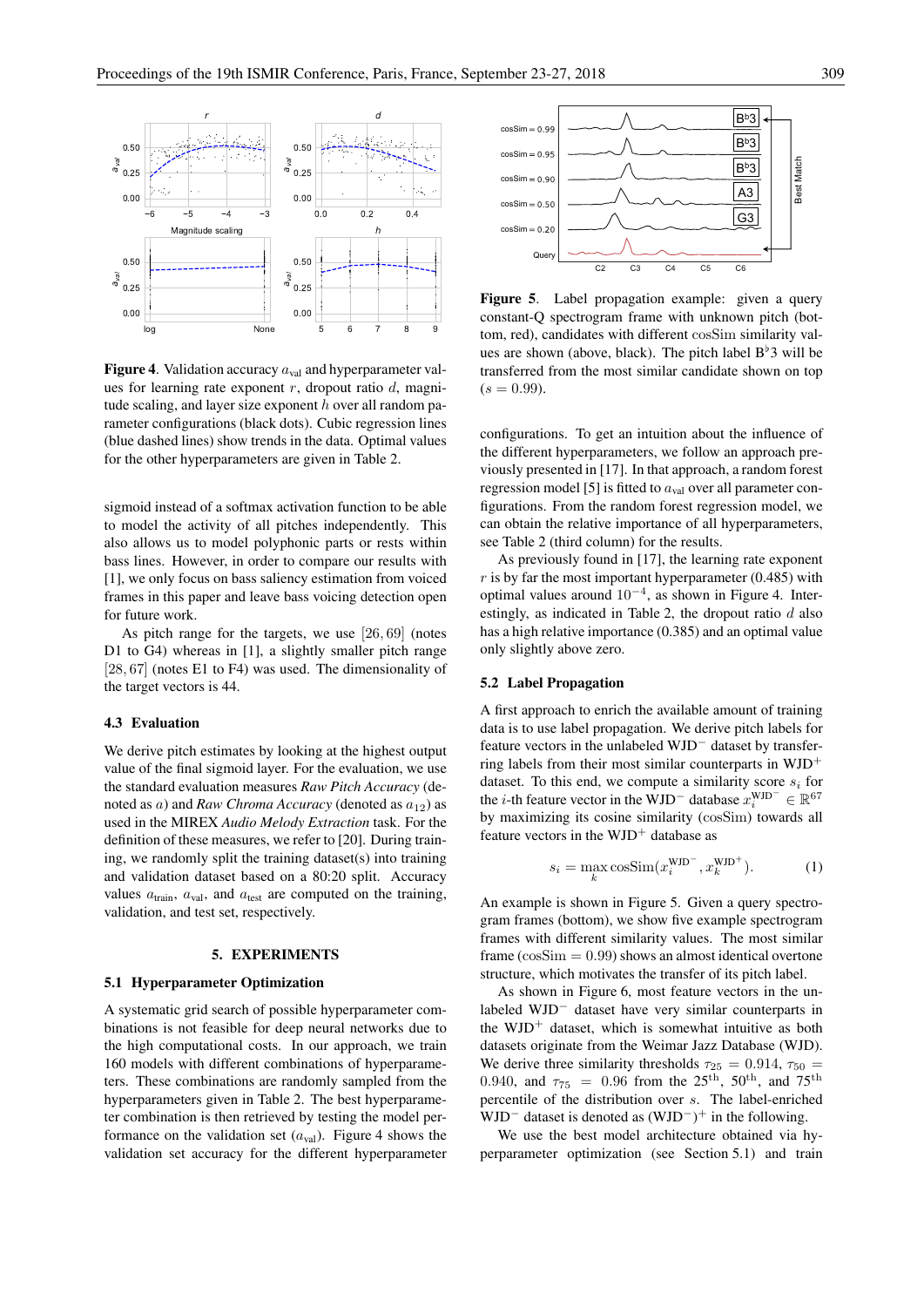

Figure 6. Histogram over best-match cosine-similarity values for mapping feature vectors from the unlabeled dataset WJD<sup>−</sup> to the labeled dataset WJD<sup>+</sup>. Similarity thresholds  $\tau_{25}$ ,  $\tau_{50}$ , and  $\tau_{75}$  are derived from the respective percentiles of the distribution over s.

models from different training sets. For that purpose, we combine the full WJD<sup>+</sup> dataset with feature vectors of the  $(WJD^-)^+$  dataset based on the criterion  $\tau_-\leq s_i\leq \tau_+$ . We test different pairs  $(\tau_-, \tau_+)$  using combinations of the percentile-based thresholds  $\tau_{25}$ ,  $\tau_{50}$ , and  $\tau_{75}$  as well as  $\tau_0 = 0$  and  $\tau_{100} = 1$  as shown in the lower subplot of Figure 7.

Feature vectors with lower similarity scores more likely introduce label noise to the mixed training dataset. Since the WJD<sup>+</sup> dataset only contains voiced frames, even unvoiced frames in the WJD<sup>−</sup> will be be mapped to voiced frames. This is a drawback due to the given dataset configurations. Another possible reason for low similarity scores are notes played by other instruments in the ensemble such as the piano or the soloist. However, voiced frames from the WJD<sup>−</sup> database with a lower similarity can provide novel information for the classification task, which can help to improve the existing model. At the same time, feature vectors with high similarity scores can be redundant without providing much novel information for the pitch saliency estimation task. In contrast to [1], label propagation is performed based on feature vector similarity and not based on predictions of existing models.

From the results shown in Figure 7, we make the following observations for all configurations. First, we observe that difference between  $a<sub>train</sub>$  and  $a<sub>val</sub>$  (overfitting) remains almost constant across different configurations. Also, the raw chroma accuracy  $a_{\text{test},12}$  is consistently about 0.07 higher than the raw pitch accuracy  $a_{\text{test}}$ , which indicates that octave errors make up only a small fraction of the remaining pitch estimation errors.

Using the  $WJD^+$  dataset alone or combined with the most similar feature vectors in WJD<sup>−</sup> (configurations 0:0 and 75:100), we observe that the training and validation accuracies are clearly higher than the test accuracy. The reason is that these configurations correspond to the best parameter settings found in the hyperparameter optimization step (compare Section 5.1), where maximizing  $a_{val}$  was the main objective. Due to their small size, the data distribution in the  $WJD^+$  and  $WJD^+$ -TEST datasets presumably is only similar to a certain degree although both are taken from the Weimar Jazz Database.

In contrast, by adding feature vectors from the WJD<sup>−</sup> dataset with lower similarity values and higher novelty (configurations 0:25, 0:50, and 0:75), the modeling task



Figure 7. Label propagation results for different dataset configurations (see Section 5.2). Training accuracy  $a_{\text{train}}$ , validation set accuracy  $a_{\text{val}}$ , test set accuracy  $a_{\text{test}}$ , and chroma pitch accuracy  $a_{\text{test},12}$  are shown.

becomes harder and the training and validation accuracies decrease. Interestingly, the models' ability to generalize to the test set improves and  $a_{test}$  increases. The relatively high difference between validation and test accuracy of up to 0.09 indicates that the small test set size needs to be increased in future work, as both, test and validation set, should come from the same distribution.

For the configurations 0:50 and 0:100, we observe the highest test accuracy of around  $a_{\text{test}} = 0.57$ . This result is notable as by using label propagation, we are able to train a model which achieves a performance comparable to the highest test accuracy reported in [1] without requiring additional temporal context information using frame stacking. Therefore, label propagation seems a promising approach to improve the model performance.

## 5.3 Transfer Learning

State-of-the-art music transcription algorithms based on spectral decomposition algorithms such as Non-Negative Matrix Factorization (NMF) are commonly initialized with isolated instrument tones, e. g., for learning spectral note templates [3]. We aim to investigate to which extent a similar strategy can be used to improve neural networks for pitch saliency estimation tasks. As an alternative, we want to find out if it is instead better to train the networks solely on more complex instrumental mixtures (ensemble recordings, see Section 3.2) as these are more similar to the final test data.

We compare three training scenarios in our experiment. First, we train the model solely using the isolated bass tones (ISO<sup>+</sup> dataset) to evaluate the generalization potential of the trained model towards mixture signals in the test set. Secondly, we apply transfer learning, i. e., we pre-train an initial model for bass saliency estimation using isolated bass tracks  $(ISO<sup>+</sup> dataset)$  and then fine-tune the model in a second training step on the  $WJD^+$  dataset. In a third scenario, we mix and shuffle the  $WJD^+$  and  $ISO^+$  datasets and perform a single training step. The model trained only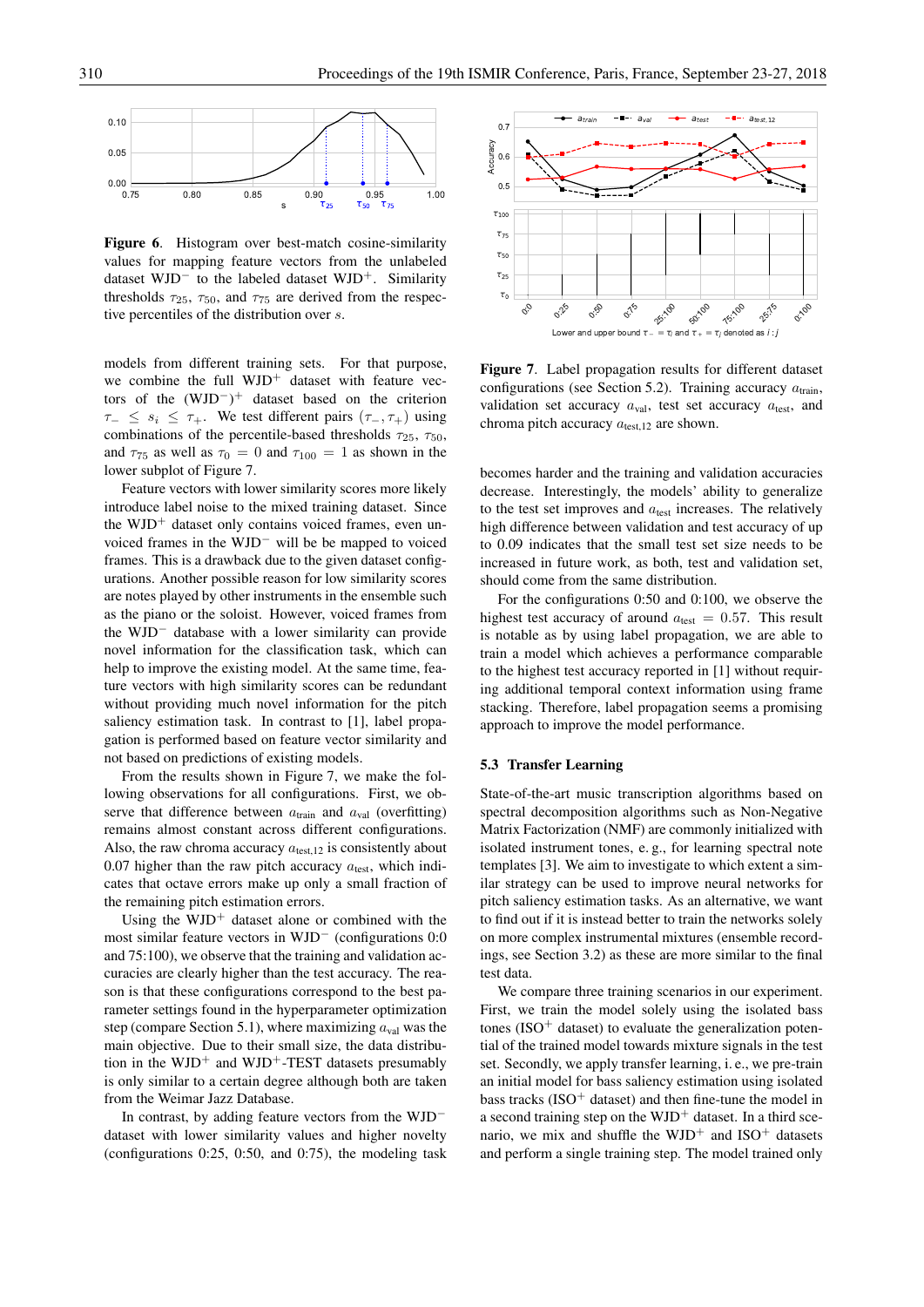on the  $WD^+$  dataset serves as baseline for comparison. We train for 750 epochs for both training steps but apply early stopping as detailed in Section 4.2 if possible.

The results are shown in Table 3. Accuracy values are computed on a macro-level by averaging across all spectrogram frames of the test set files. We observe that a pitch saliency model, which is only trained on isolated tones of the target instrument, is not capable to generalize to more complex mixtures as it performs poorly on the test set ( $a_{\text{test}} = 0.095$ ). Combining pre-training on the isolated note database with fine-tuning on the mixture dataset improves the performance by around four percent on the test set accuracy ( $a_{\text{test}} = 0.542$ ) compared to a baseline model, which is only trained on the mixture recordings. The best configuration improves on the test set accuracy by 6 percent ( $a_{\text{test}} = 0.561$ ) compared to the baseline model. It does not involve a pre-training step but uses a mix of isolated and mixed recordings (ISO<sup>+</sup> and WJD<sup>+</sup>) for training instead.

The results of the transfer learning experiments suggest that combining training data with different levels of complexity, i. e., different amount of instrumental overlap, can be useful to improve DNN-based models for pitch saliency estimation in ensemble recordings. By using a mixture of both isolated and mixed recordings in one training step, it appears as if the neural network learns best to "focus" on the targeted instrument. Future work could address a different order in the training process, i. e., first training on the mixture tracks and then fine-tuning the model on the isolated note recordings.

# 6. CONCLUSION

We investigated strategies for label propagation and transfer learning in order to improve bass saliency estimation using deep neural networks. We could show that unlabeled feature vectors from datasets with a similar spectral distribution as the target scenario can be mapped towards labeled datasets to derive pitch labels. By combining labeled datasets and unlabeled datasets through label propagation, we were able to improve the model's accuracy by around six percent compared to a baseline model. Similarly, we could show that by combining isolated note recordings of the targeted instrument with mixture recordings as training set, we gain around five percent in accuracy. This joint training slightly outperformed our considered transfer learning strategy with two successive training steps. Future work could deal with strategies on how to combine frame-stacking (compare [1]), label propagation, and transfer learning.

For a systematic bias–variance analysis of the given modeling task, it remains challenging to define human level performance as we only focus on frame-wise pitch estimation here. Human experts, i. e., musicians or musicologists, are capable to generate near-perfect note-wise transcriptions. This related task, however, involves listening to longer audio excerpts and allows to include additional cues from the metric structure, tone duration, and local harmony.

| Pre-<br><b>Training</b> | <b>Training</b>                           | $a_{\text{train}}$ | $a_{\rm val}$           | $a_{test}$  | $a_{\text{test},12}$ |
|-------------------------|-------------------------------------------|--------------------|-------------------------|-------------|----------------------|
| -                       | $WD^+$ (baseline) 0.665 0.614 0.508 0.589 |                    |                         |             |                      |
|                         | $ISO+$                                    |                    | 0.514 0.538 0.095 0.234 |             |                      |
| $ISO+$                  | $WD^+$                                    |                    | 0.652 0.603             | 0.542 0.614 |                      |
|                         | $ISO^{+}$ & WJD <sup>+</sup>              |                    | $0.507$ $0.531$ $0.561$ |             | - 0.655              |

Table 3. Performance comparison with and without transfer learning. All experiments were evaluated using the WJD<sup>+</sup>-TEST dataset.

## 7. ACKNOWLEDGEMENTS

This work has been supported by the German Research Foundation (MU 2686/11-1, AB 675/2-1). The International Audio Laboratories Erlangen are a joint institution of the Friedrich-Alexander-Universität Erlangen-Nürnberg (FAU) and Fraunhofer Institut für Integrierte Schaltungen IIS.

# 8. REFERENCES

- [1] Jakob Abeßer, Stefan Balke, Klaus Frieler, Martin Pfleiderer, and Meinard Müller. Deep learning for jazz walking bass transcription. In *Proceedings of the AES International Conference on Semantic Audio*, pages 202–209, Erlangen, Germany, 2017.
- [2] Stefan Balke, Christian Dittmar, Jakob Abeßer, and Meinard Müller. Data-driven solo voice enhancement for jazz music retrieval. In *Proceedings of the IEEE International Conference on Acoustics, Speech, and Signal Processing (ICASSP)*, pages 196–200, New Orleans, USA, 2017.
- [3] Emmanouil Benetos and Tillman Weyde. An efficient temporally-constrained probabilistic model for multiple-instrument music transcription. In *Proceedings of the International Society for Music Information Retrieval Conference (ISMIR)*, pages 701–707, Málaga, Spain, 2015.
- [4] Rachel M. Bittner, Brian McFee, Justin Salamon, Peter Li, and Juan P. Bello. Deep salience representations for F0 tracking in polyphonic music. In *Proceedings of the International Society for Music Information Retrieval Conference (ISMIR)*, pages 63–70, Suzhou, China, 2017.
- [5] Leo Breiman. Random forests. *Machine Learning*, 45(1):5–32, 2001.
- [6] C. Cannam, C. Landone, and M. Sandler. Sonic visualiser: An open source application for viewing, analysing, and annotating music audio files. In *Proceedings of the ACM Multimedia 2010 International Conference*, pages 1467–1468, Firenze, Italy, October 2010.
- [7] Keunwoo Choi, György Fazekas, Kyunghyun Cho, and Mark Sandler. A Tutorial on Deep Learning for Music Information Retrieval. *ArXiv e-prints*, September 2017.